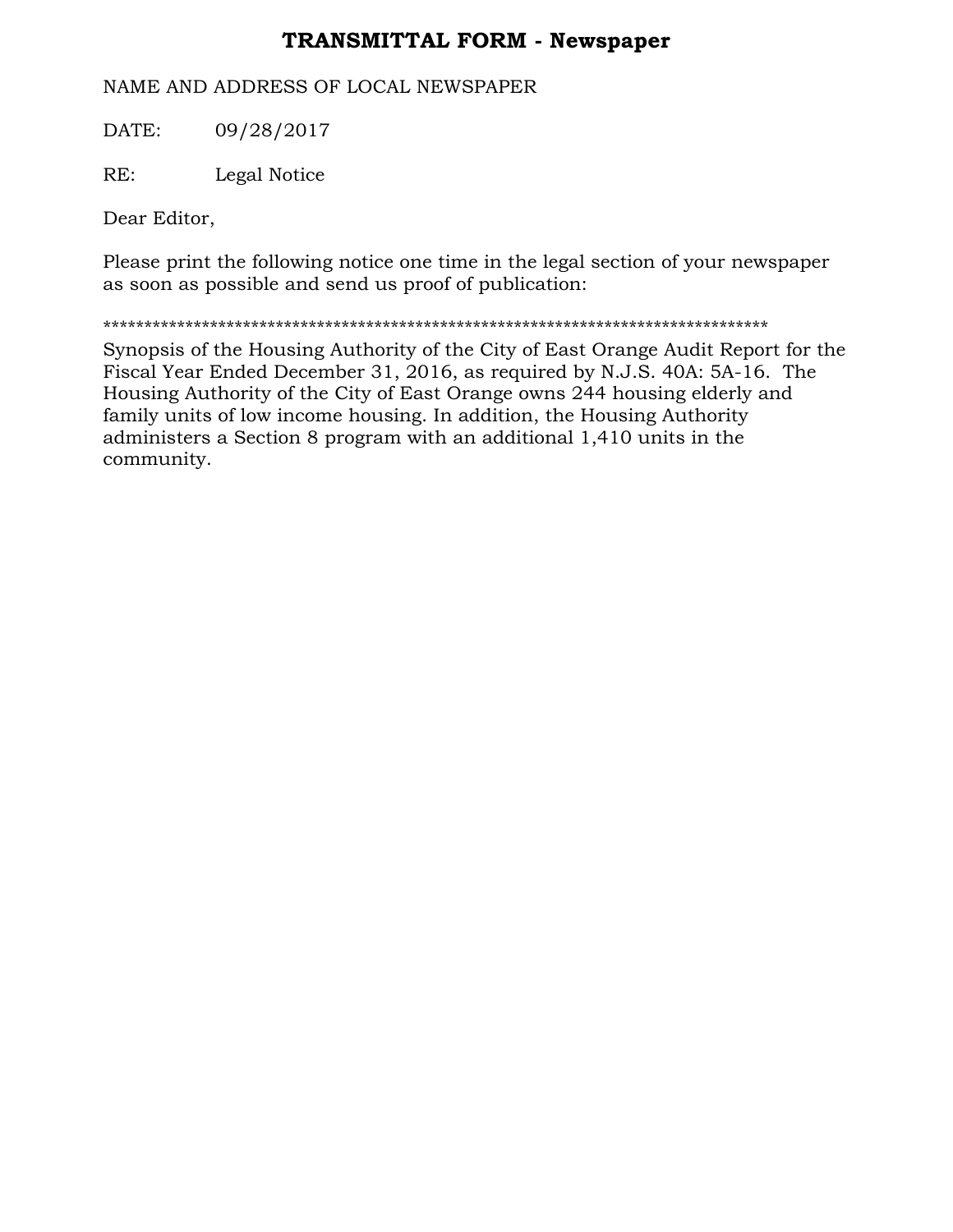## **Housing Authority of the City of East Orange**

Statement of Net Position

|                                  | Year Ended      |    |               |
|----------------------------------|-----------------|----|---------------|
|                                  | December-16     |    | December-15   |
| Cash                             | \$<br>3,676,317 | \$ | 2,104,346     |
| Other Current Assets             | 357,330         |    | 466,257       |
| Capital Assets - Net             | 6,244,114       |    | 6,439,122     |
| Deferred Outflows                | 1,308,822       |    | 654,402       |
| <b>Total Assets</b>              | 11,586,583      |    | 9,664,127     |
| Less: Current Liabilities        | (1,628,719)     |    | (344, 456)    |
| Less: Non Current Liabilities    | (5, 157, 928)   |    | (4, 186, 314) |
| Less: Deferred Inflows           | (130, 388)      |    | (207, 898)    |
| Net Position                     | 4,669,548       | \$ | 4,925,459     |
|                                  |                 |    |               |
| Net Investment in Capital Assets | \$<br>5,977,207 | \$ | 6,046,849     |
| Restricted Net Position          | 252,832         |    | 47,305        |
| Unrestricted Net Position        | (1, 560, 491)   |    | (1, 168, 695) |
| Net Position                     | \$<br>4,669,548 | \$ | 4,925,459     |

## **Housing Authority of the City of East Orange**

Statement of Revenue, Expenses and Changes in Net Position

|                                      | Year Ended       |                 |  |
|--------------------------------------|------------------|-----------------|--|
|                                      | December-16      | December-15     |  |
| Revenues                             |                  |                 |  |
| <b>Tenant Revenues</b>               | \$<br>798,637 \$ | 826,779         |  |
| <b>HUD Subsidies</b>                 | 15,489,595       | 13,830,487      |  |
| Other Government Grants              | 320,086          | 49,054          |  |
| <b>Other Revenues</b>                | 2,324,801        | 2,909,915       |  |
| <b>Total Operating Income</b>        | 18,933,119       | 17,616,235      |  |
| Expenses                             |                  |                 |  |
| <b>Operating Expenses</b>            | 18,311,054       | 18,115,562      |  |
| Depreciation Expense                 | 319,289          | 338,566         |  |
| <b>Total Operating Expenses</b>      | 18,630,343       | 18,454,128      |  |
| Operating Income before              |                  |                 |  |
| Non Operating Income                 | 302,776          | (837, 893)      |  |
| Interest Income                      | 5,749            | 4,515           |  |
| <b>HUD Capital Grants</b>            | 557,041          | 305,500         |  |
| Extraordinary Item - Impairment Loss | (722,760)        |                 |  |
| Change in Net Position               | 142,806          | (527, 878)      |  |
| Net Position Prior Year              | 4,925,459        | 7,741,186       |  |
| <b>Equity Transfer</b>               | (398, 717)       |                 |  |
| Prior Period Adjusment               |                  | (2, 287, 849)   |  |
| <b>Total Net Position</b>            | 4,669,548<br>\$  | \$<br>4,925,459 |  |